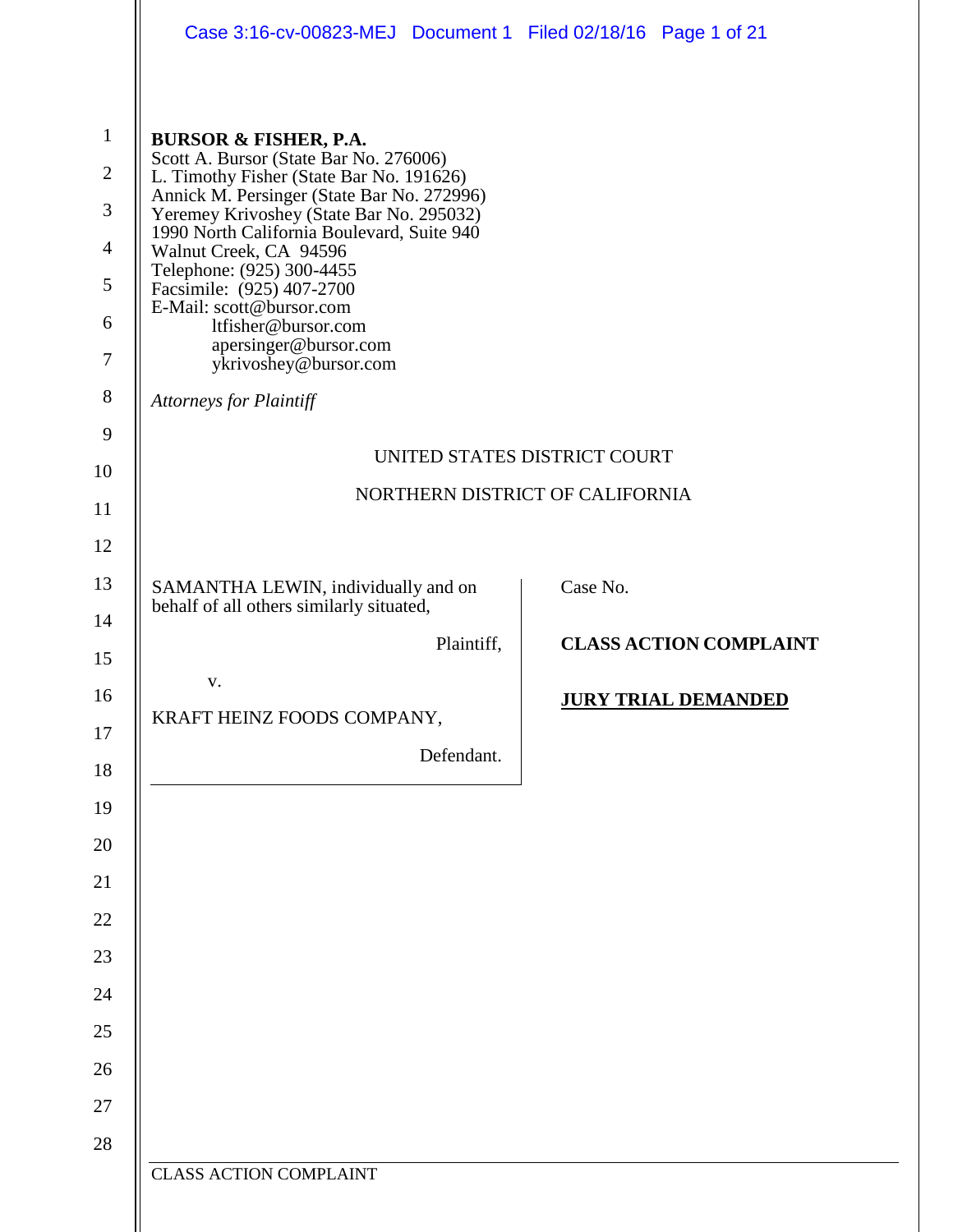1

6

7

8

9

10

11

12

13

14

15

16

17

18

19

20

21

22

23

24

25

Plaintiff Samantha Lewin ("Plaintiff") brings this action on behalf of herself and all others similarly situated against Defendant Kraft Heinz Foods Company ("Kraft" or "Defendant"). Plaintiff makes the following allegations pursuant to the investigation of her counsel and based upon information and belief, except as to the allegations specifically pertaining to herself, which are based on personal knowledge.

#### **INTRODUCTION**

1. Defendant Kraft Heinz Foods Company has advertised and sold millions of containers of its "100% Grated Parmesan Cheese" products as "100%" Parmesan cheese. Independent laboratory testing shows, however, that such products are not in fact "100%" Parmesan, but rather contain significant amounts of adulterants and fillers. In fact, testing shows that at least 3.8 percent of the purportedly "100%" Parmesan consists of cellulose, a filler and anticlumping agent derived from *wood pulp*.

2. Plaintiff and the members of the Class, as defined herein, purchased Kraft's "100%" Parmesan cheese products because they were deceived into believing that the products were 100% Parmesan cheese. Because Kraft's "100%" Parmesan cheese products contain a substantial amount of fillers and are not "100%" Parmesan cheese, Plaintiff and members of the Class have been injured and have suffered an ascertainable out-of-pocket loss. Plaintiff and members of the Class seek a refund and/or rescission of the transaction and all further equitable and injunctive relief as provided by applicable law.

3. Plaintiff seeks relief in this action individually and on behalf of all purchasers of Kraft's "100% Grated Parmesan Cheese" products for breach of express and implied warranties, negligent misrepresentation, fraud, and for violation of the California Consumer Legal Remedies Act ("CLRA"), Civil Code §§ 1750, *et seq*., California's Unfair Competition Law ("UCL"), Bus. & Prof. Code §§ 17200, *et seq*., and California's False Advertising Law ("FAL"), Bus & Prof. Code §§ 17500, *et seq*.

27

26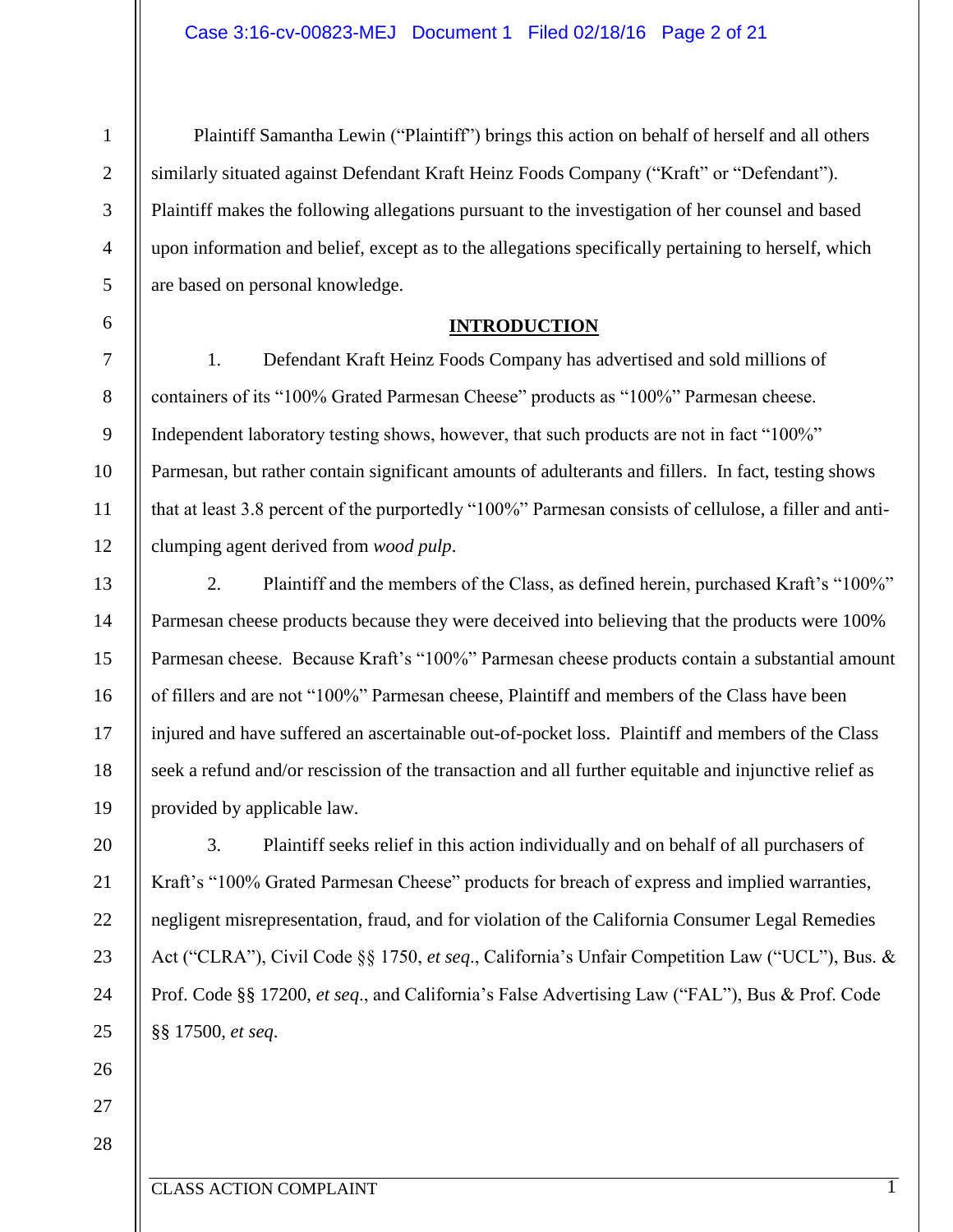#### **PARTIES**

4. Plaintiff Samantha Lewin is a citizen of California, residing in San Francisco. Around November of 2015, Ms. Lewin purchased a container of Kraft's "100% Grated Parmesan Cheese" for about \$3.99 at a store in San Francisco, California. Ms. Lewin purchased the container of Kraft's "100% Grated Parmesan Cheese" relying on the only statement appearing on the front of the label – namely, that the product is "100%" Parmesan cheese. Ms. Lewin would not have purchased Kraft's "100% Grated Parmesan Cheese," or would have paid significantly less for the product, had she known that the "100%" representation is false and mischaracterizes the amount and percentage of Parmesan cheese in the container. Ms. Lewin suffered injury in fact and lost money as a result of Kraft's deceptive, misleading, false, unfair, and fraudulent practices, as described herein.

5. Defendant Kraft Heinz Foods Company is a Pennsylvania corporation with headquarters in Pittsburgh, Pennsylvania and Chicago, Illinois. Defendant Kraft Heinz Foods Company develops, manufactures, distributes, sells, and advertises the product at issue here – "100% Grated Parmesan Cheese" ("Product") – nationwide, including in California. Defendant has long maintained substantial distribution, marketing, and sales operations in California, and in this District.

#### **JURISDICTION AND VENUE**

6. This Court has subject matter jurisdiction pursuant to 28 U.S.C. § 1332(d)(2)(A) because this case is a class action where the aggregate claims of all members of the proposed class are in excess of \$5,000,000, exclusive of interests and costs, and Plaintiff, as well as most members of the proposed Class, are citizens of states different from the states of Defendant. Defendant has sold millions of containers of the Product.

7. Pursuant to 28 U.S.C. § 1391, this Court is the proper venue for this action because a substantial part of the events, omissions and acts giving rise to the claims herein occurred in this District. Defendant distributed, advertised, and sold the Product in California and in this District.

27 28

1

2

3

4

5

6

7

8

9

10

11

12

13

14

15

16

17

18

19

20

21

22

23

24

25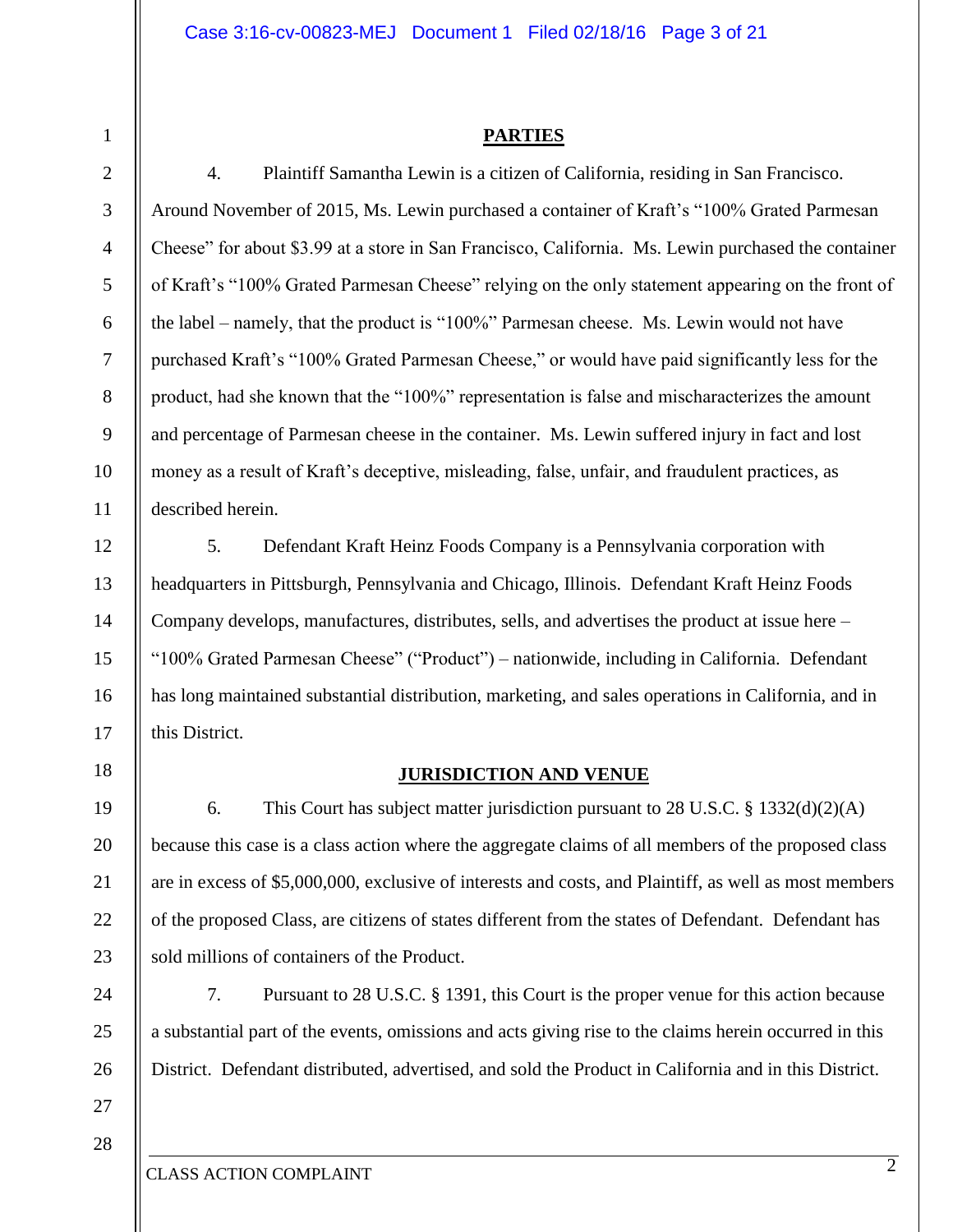Moreover, Plaintiff Lewin relied on the Product's statements and purchased the Product in this District.

#### **FACTS COMMON TO ALL CAUSES OF ACTION**

# **Kraft's False Representation That Its Grated Parmesan Products Are "100%" Parmesan**

8. Kraft's grated Parmesan cheese products are advertised as consisting of only one, simple ingredient – "100%" Parmesan cheese.





9. As can be seen in the images above, Kraft makes *only one* marketing representation on the label: the Product is "100%" Grated Parmesan Cheese. Consumers, including Plaintiff, reasonably rely on the label and believe Kraft's statement that the Product consists of "100%" Parmesan cheese means that no substitutes or fillers are present in the container. Because the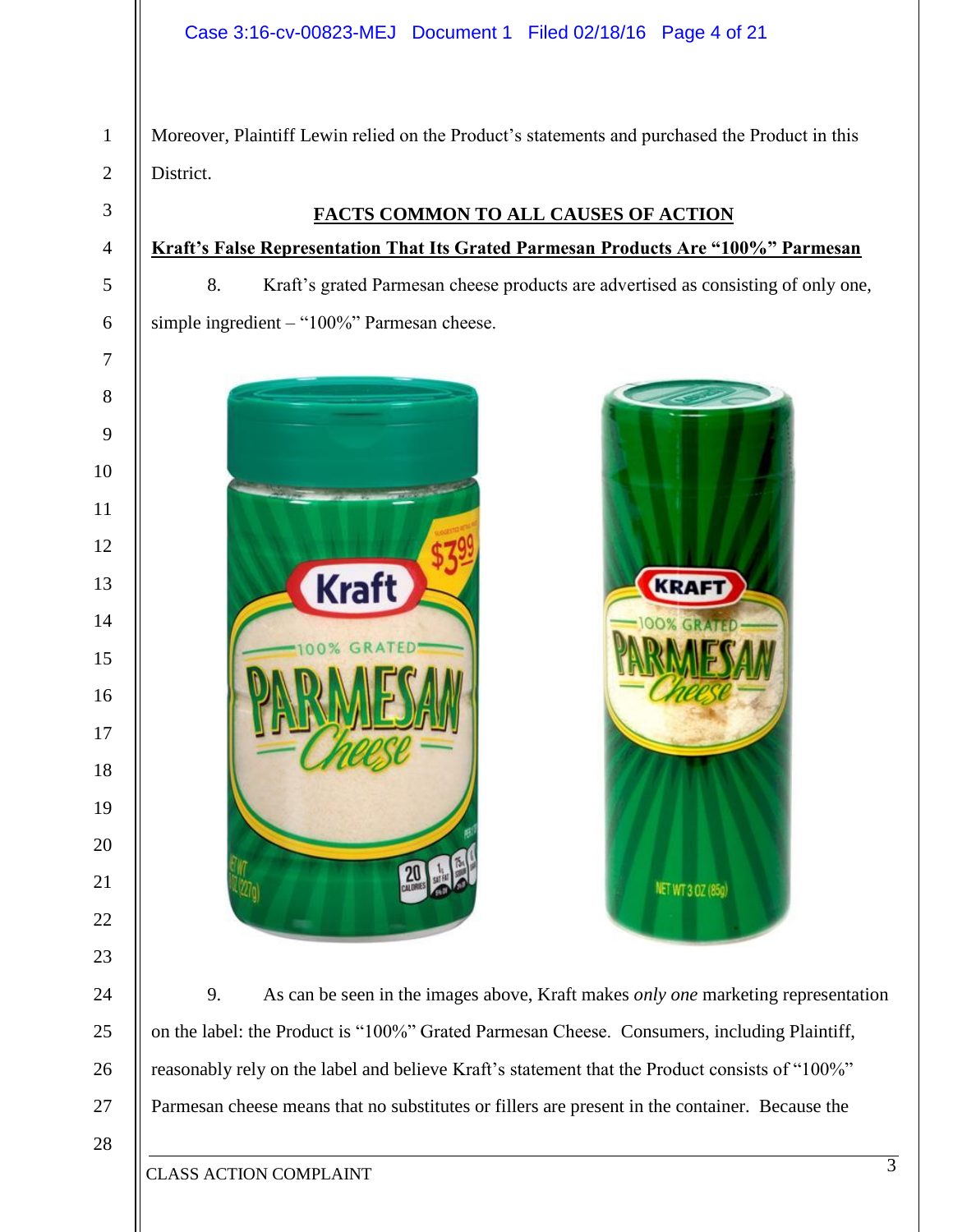Product does in fact contain fillers and substitutes, the "100%" Parmesan claim is literally false and is also misleading to consumers, including Plaintiff.

10. Independent testing shows that at least 3.8 percent of the Product is not Parmesan cheese. Indeed, at least 3.8 percent of the Product is not even cheese of any kind, but is rather comprised of fillers and additives. In fact, at least 3.8 percent of the Product is cellulose, an anticlumping agent derived from *wood chips*. 1

11. Kraft has been falsely and misleadingly touting that its Grated Parmesan Cheese Products are "100%" Parmesan for decades. In the past, Kraft directly chastised its competitors as having Parmesan made with "fats and fillers," while Kraft's "100% Grated Parmesan Cheese" was advertised as the superior Parmesan product because it is "100% grated cheese" and "100% grated Parmesan."<sup>2</sup> The following images are screenshots from one of these commercials, followed by the transcribed audio speech projected while the images are shown:



"some grated toppings are 1/3 fats and fillers"

CLASS ACTION COMPLAINT

 $\overline{a}$  *See* http://www.bloomberg.com/news/articles/2016-02-16/the-parmesan-cheese-you-sprinkle-onyour-penne-could-be-wood (last accessed February 17, 2016).

 1990 Kraft 100% Grated Parmesan Cheese commercial, available at https://www.youtube.com/watch?v=FIImRTxvvMk (last accessed February 17, 2016).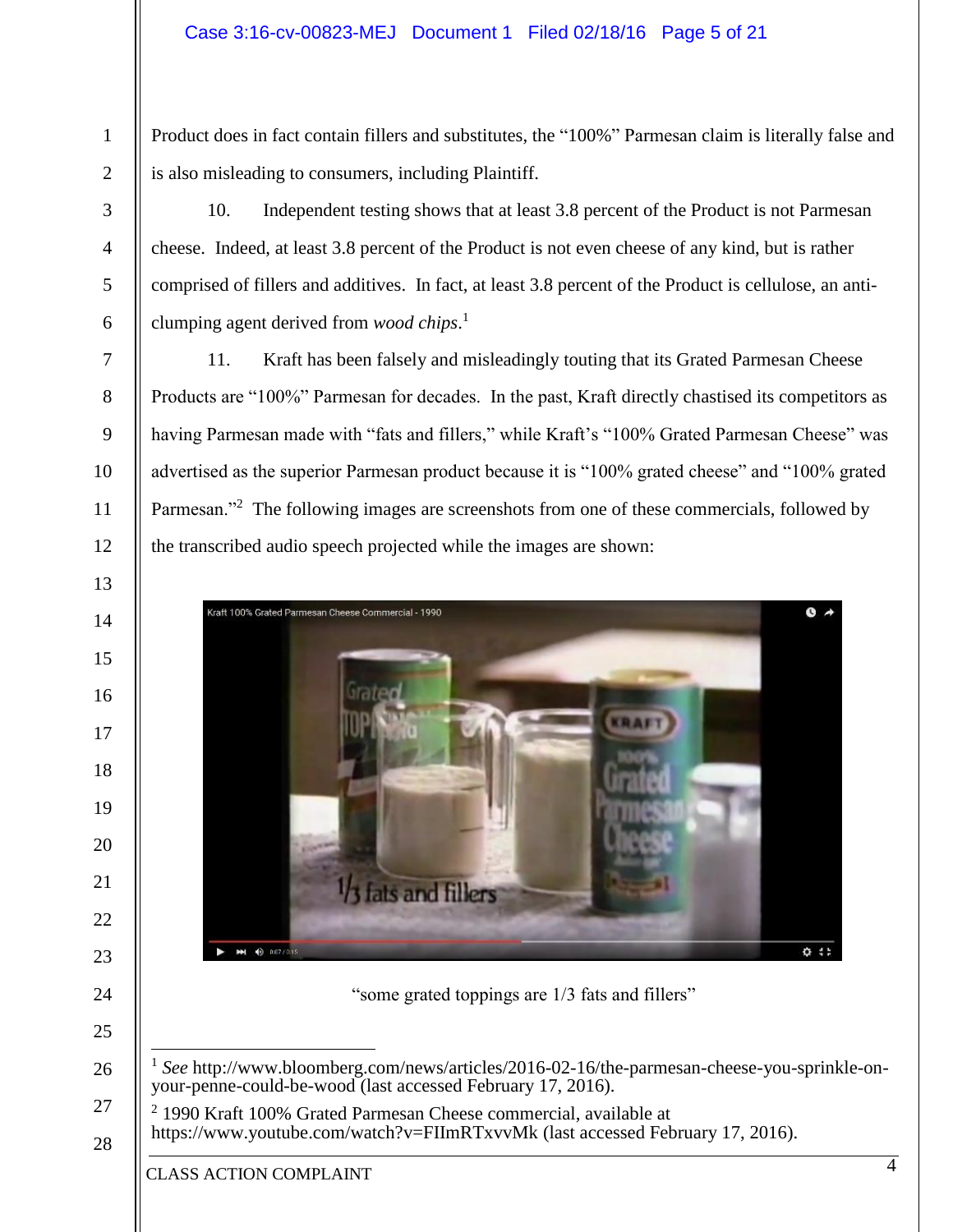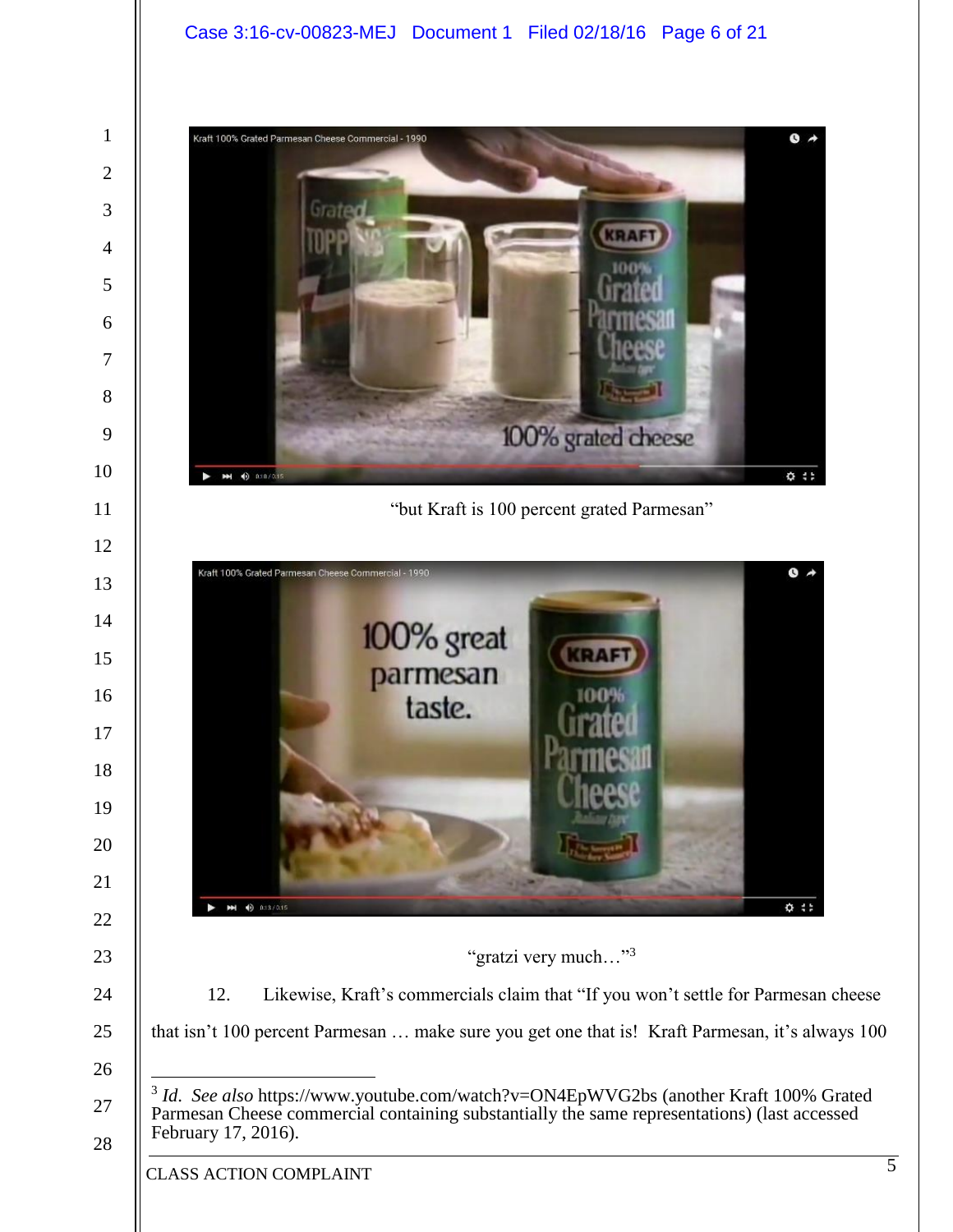#### Case 3:16-cv-00823-MEJ Document 1 Filed 02/18/16 Page 7 of 21

percent Parmesan, no fillers …. Real Italian meals don't begin without Kraft 100 percent grated Parmesan cheese. Now, you can eat."<sup>4</sup> The following image is a screenshot from this commercial:



13. As can be seen by comparing the label of the 1994 "100% Grated Parmesan Cheese" in the image above, and the image of the current labels in paragraph 8, *infra*, Kraft's misleading labeling and marketing of its Grated Parmesan Cheese products as consisting of "100%" Parmesan have been identical for decades.

14. Indeed, Kraft's uniform marketing and labeling campaign advertising that its "100% Grated Parmesan Cheese" literally contains 100% Parmesan stretches back even before the 1990's. For example, in this 1984 advertisement, a "100% Grated Parmesan Cheese" wrapper surrounds what appears to be an actual cylinder of Parmesan cheese:<sup>5</sup>

  $\overline{a}$  1994 Kraft 100% Grated Parmesan Cheese commercial – 1994, https://www.youtube.com/watch?v=4yQtdaRfNzg (last accessed February 17, 2016).

 *See* http://www.vintagepaperads.com/1984-Kraft-100-Grated-Parmesan-Cheese-Ad-- Italian p<sup>116645.html</sup> (last accessed February 17, 2016).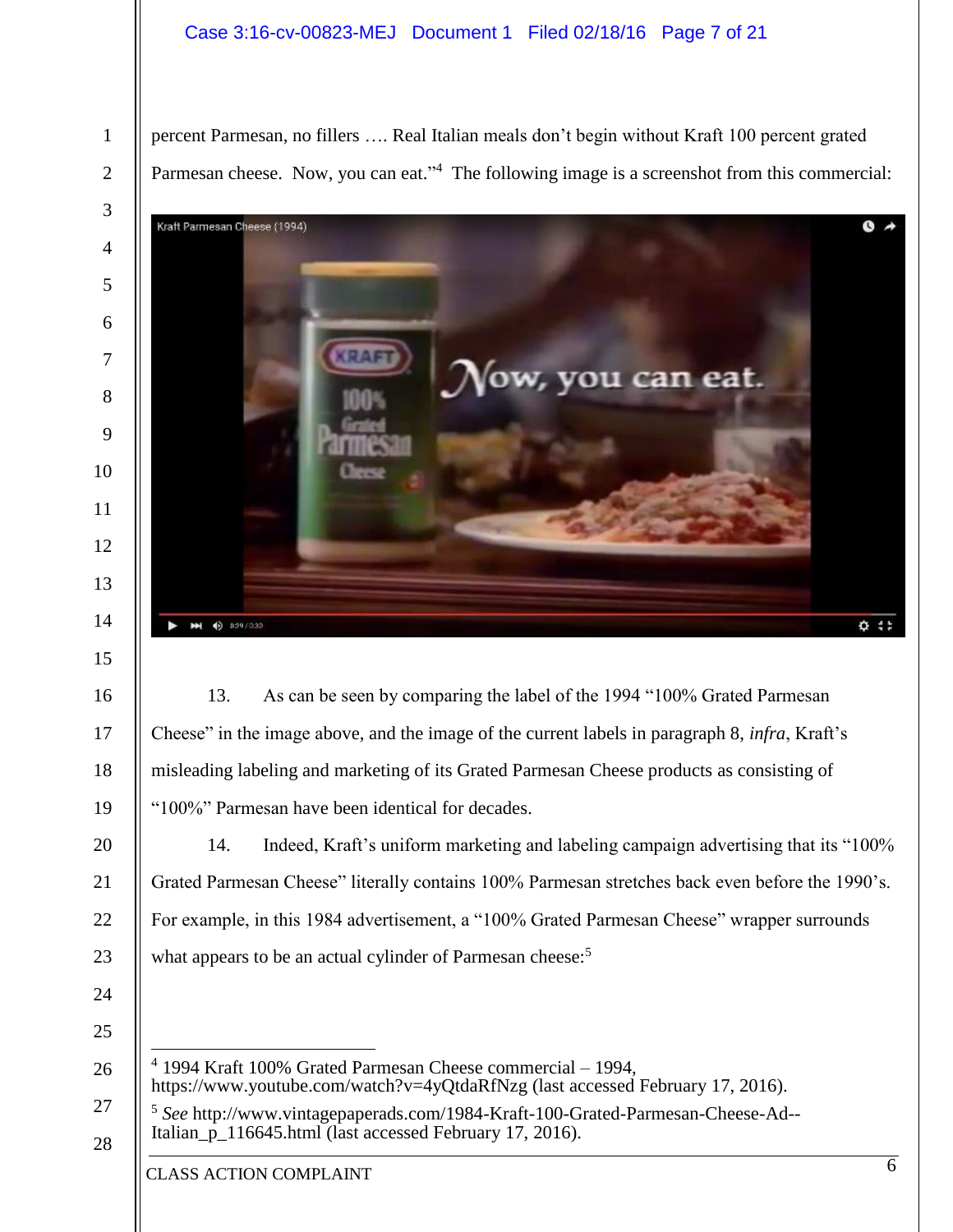

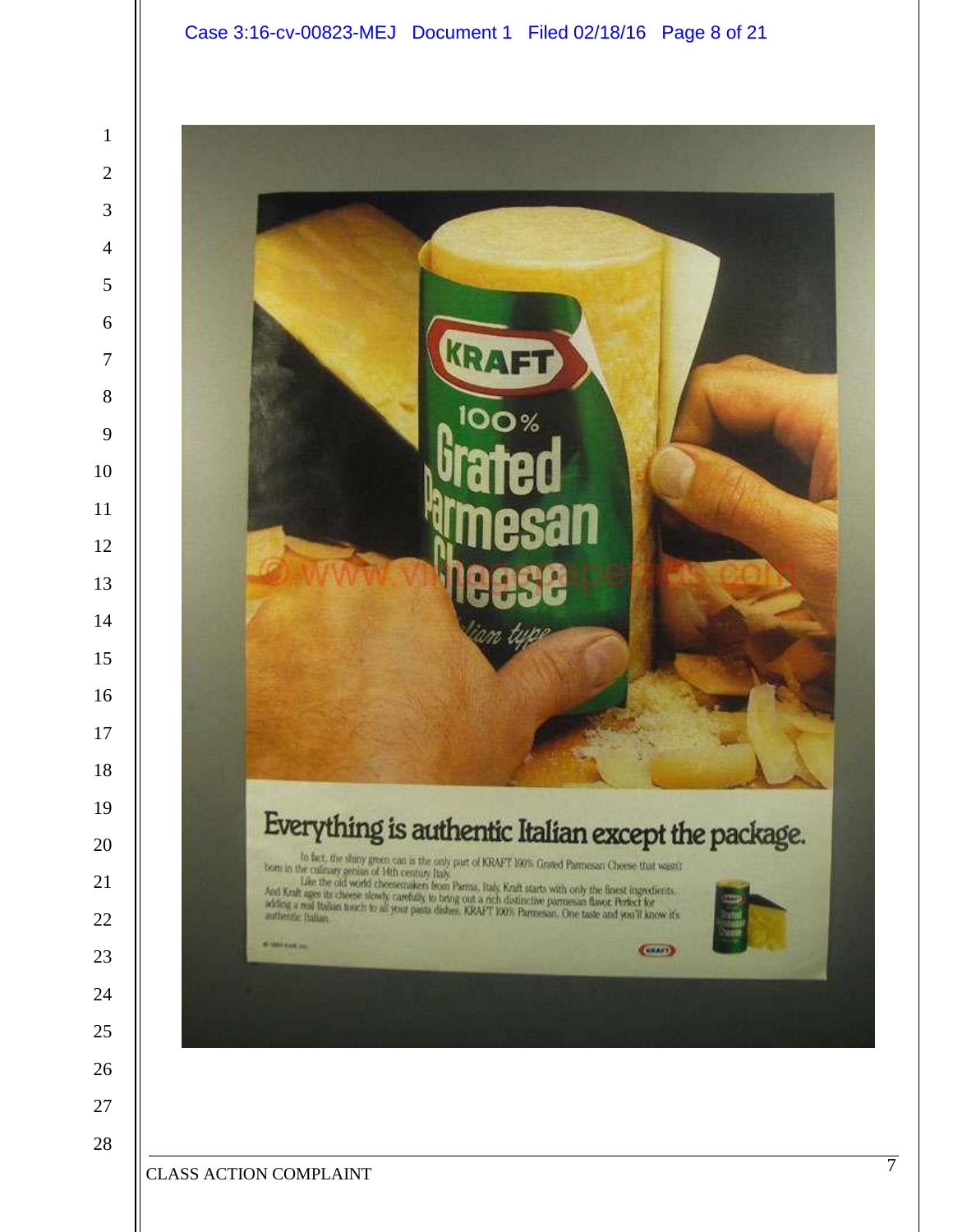15. Kraft's labels for its Grated Parmesan Cheese products in Canada likewise explain that the "100%" representation is a crucial attribute of Kraft's overall marketing message. Like with Kraft's United States labels depicted above, "The label doesn't just say Parmesan, it says 100% Parmesan."<sup>6</sup>

> The label doesn't just say parmesan, it says 100% parmesan. That's because we only use the finest ingredients, carefully crafted and aged for a sharp, distinctive taste that enhances your favourite dishes -a taste that's 100% real, 100% parmesan.

16. Defendant has made, and continues to make, unlawful, false, fraudulent, and misleading claims on the food labels of Kraft's "100% Grated Parmesan Cheese" Products. These claims are prohibited by California's consumer protection statutes and warranty laws which render these Products misbranded and unfit for sale in the United States.

مص

### 19 20

21

22

23

24

25

26

27

1

2

3

4

5

6

7

8

9

10

11

12

13

14

15

16

17

18

#### **CLASS REPRESENTATION ALLEGATIONS**

17. Plaintiff Lewin brings this case as a class action under Federal Rule of Civil Procedure 23 on behalf of a Class consisting of all persons in the United States who, within the relevant statute of limitations period, purchased Kraft's "100% Grated Parmesan Cheese" Products.

18. Plaintiff also seeks to represent a subclass defined as all members of the Class who purchased the Products in California (the "California Subclass").

19. Excluded from the Class are Defendant, the officers and directors of the Defendant at all relevant times, members of their immediate families and their legal representatives, heirs,

 $\overline{a}$ <sup>6</sup> http://www.kraftcanada.com/brands/kraft-parmesan-cheese/grated (last accessed on February 17, 2016).

#### CLASS ACTION COMPLAINT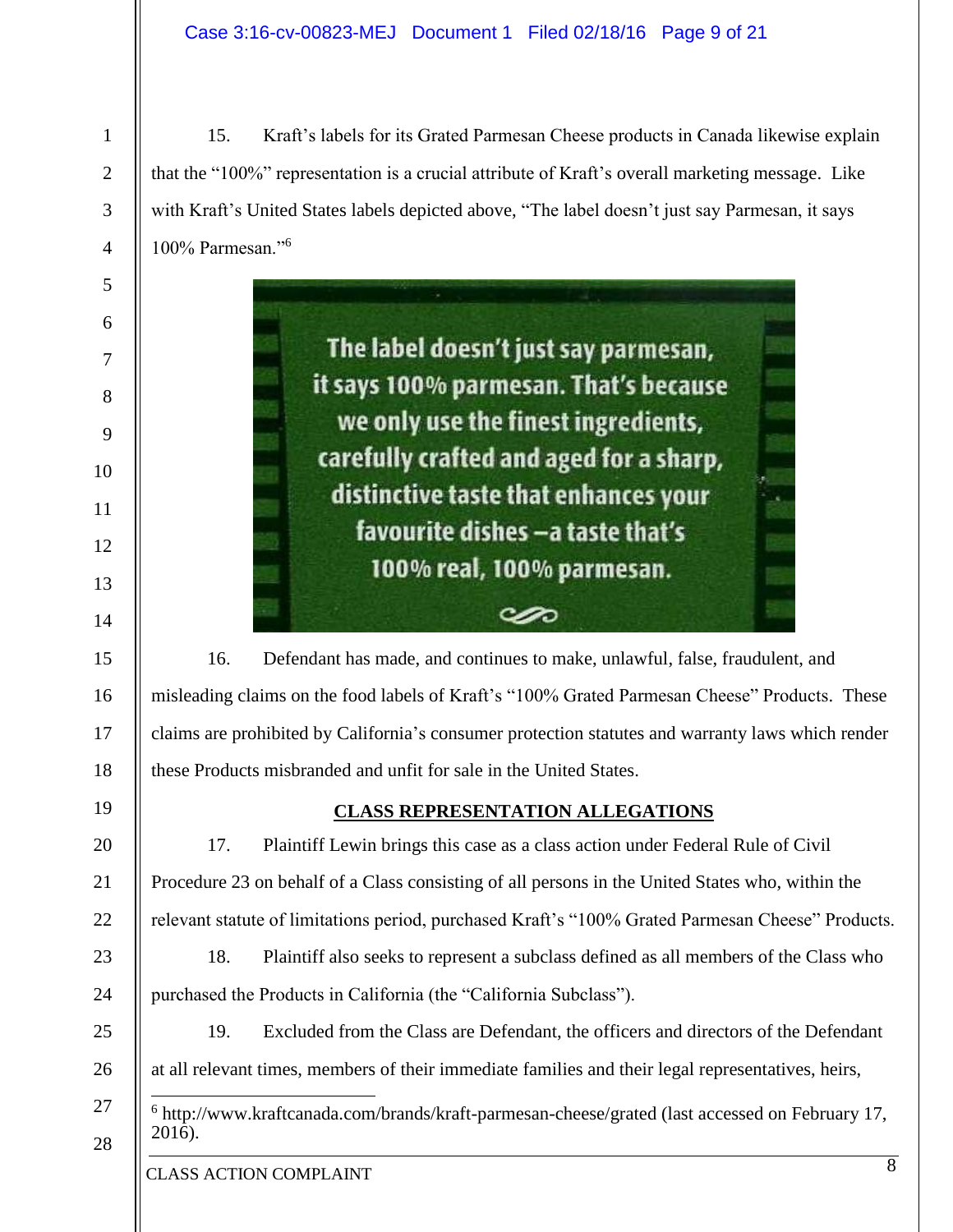#### Case 3:16-cv-00823-MEJ Document 1 Filed 02/18/16 Page 10 of 21

successors or assigns and any entity in which Defendant has or had a controlling interest. Any judge and/or magistrate judge to whom this action is assigned and any members of such judges' staffs and immediate families are also excluded from the Class. Also excluded from the Class are persons or entities that purchased the Product for purposes of resale.

1

2

3

4

5

6

7

8

9

10

11

12

13

14

15

16

17

18

19

20

21

22

23

24

25

26

27

20. Plaintiff is a member of the Class and California Subclass.

21. Defendant sells millions of containers of the Product. The Product is available in major supermarkets nationwide, including in California. Accordingly, members of the Class are so numerous that their individual joinder herein is impracticable. The precise number of Class members and their identities are unknown to Plaintiff at this time but may be determined through discovery. Class members may be notified of the pendency of this action by mail and/or publication through the distribution records of Defendant, third party retailers, and vendors.

22. Common questions of law and fact exist as to all Class members and predominate over questions affecting only individual Class members. Common legal and factual questions include, but are not limited to whether the Product is misbranded, and whether the labeling, marketing and promotion of the Product is false, misleading, and fraudulent.

23. The claims of the named Plaintiff are typical of the claims of the Class in that the named Plaintiff was exposed to Defendant's false, misleading and misbranded labels, purchased the Product, and suffered losses as a result of that purchase.

24. Plaintiff is an adequate representative of the Class because her interests do not conflict with the interests of the Class members she seeks to represent, she has retained competent counsel experienced in prosecuting class actions, and she intends to prosecute this action vigorously. The interests of Class members will be fairly and adequately protected by Plaintiff and her counsel.

25. The class mechanism is superior to other available means for the fair and efficient adjudication of the claims of the Class members. Each individual Class member may lack the resources to undergo the burden and expense of individual prosecution of the complex and extensive litigation necessary to establish Defendant's liability. Individualized litigation increases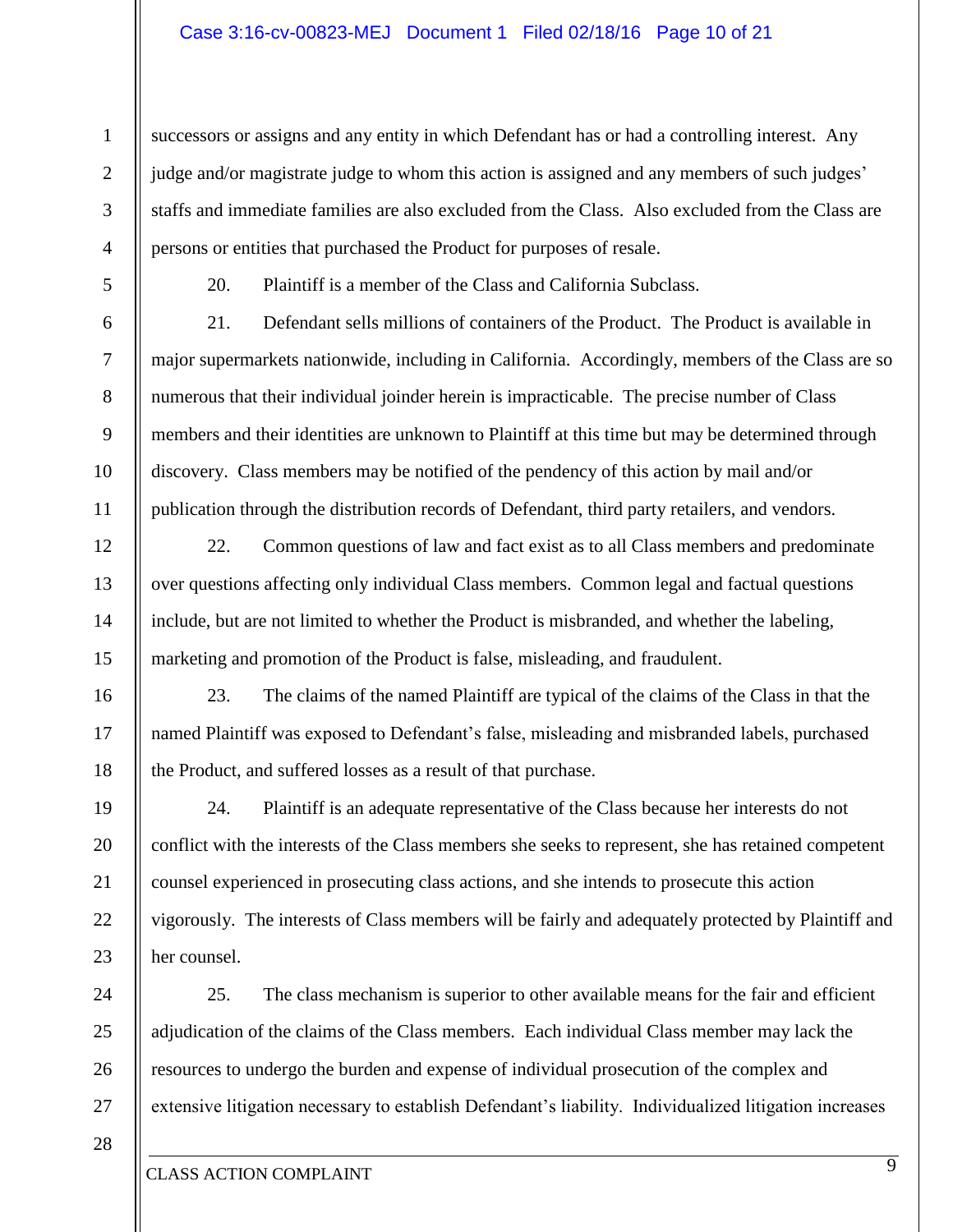the delay and expense to all parties and multiplies the burden on the judicial system presented by the complex legal and factual issues of this case. Individualized litigation also presents a potential for inconsistent or contradictory judgments. In contrast, the class action device presents far fewer management difficulties and provides the benefits of single adjudication, economy of scale, and comprehensive supervision by a single court on the issue of Defendant's liability. Class treatment of the liability issues will ensure that all claims and claimants are before this Court for consistent adjudication of the liability issues.

#### **COUNT I**

#### **Breach of Express Warranty**

26. Plaintiff repeats the allegations contained in the paragraphs above as if fully set forth herein.

27. Plaintiff brings this Count individually and on behalf of the members of the Class.

28. In connection with the sale of the Product, Defendant issued an express warranty that the Product consisted of "100%" Parmesan cheese.

29. Defendant's affirmation of fact and promise on the Product's label that the Product consisted of "100%" Parmesan cheese became part of the basis of the bargain between Defendant and Plaintiff and Class members, thereby creating express warranties that the Product would conform to Defendant's affirmation of fact, representations, promise, and description.

30. Defendant breached its express warranty because Kraft's "100% Grated Parmesan Cheese" does not in fact consist of 100 percent Parmesan cheese, but is rather substantially filled with cellulose and fillers. In short, the Product does not live up to Defendant's express warranty.

22 23 24 25 26 27 31. Plaintiff and the Class Members were injured as a direct and proximate result of Defendant's breach because: (a) they would not have purchased the Product if they had known the true facts; (b) they paid for the Product due to the mislabeling of the Product; (c) they would not have purchased the Product on the same terms if they had known the true facts; (d) they paid a price premium for the Product due to Defendant's false warranties and affirmations of fact; and (d) the Product did not have the characteristics or qualities as promised.

28

1

2

3

4

5

6

7

8

9

10

11

12

13

14

15

16

17

18

19

20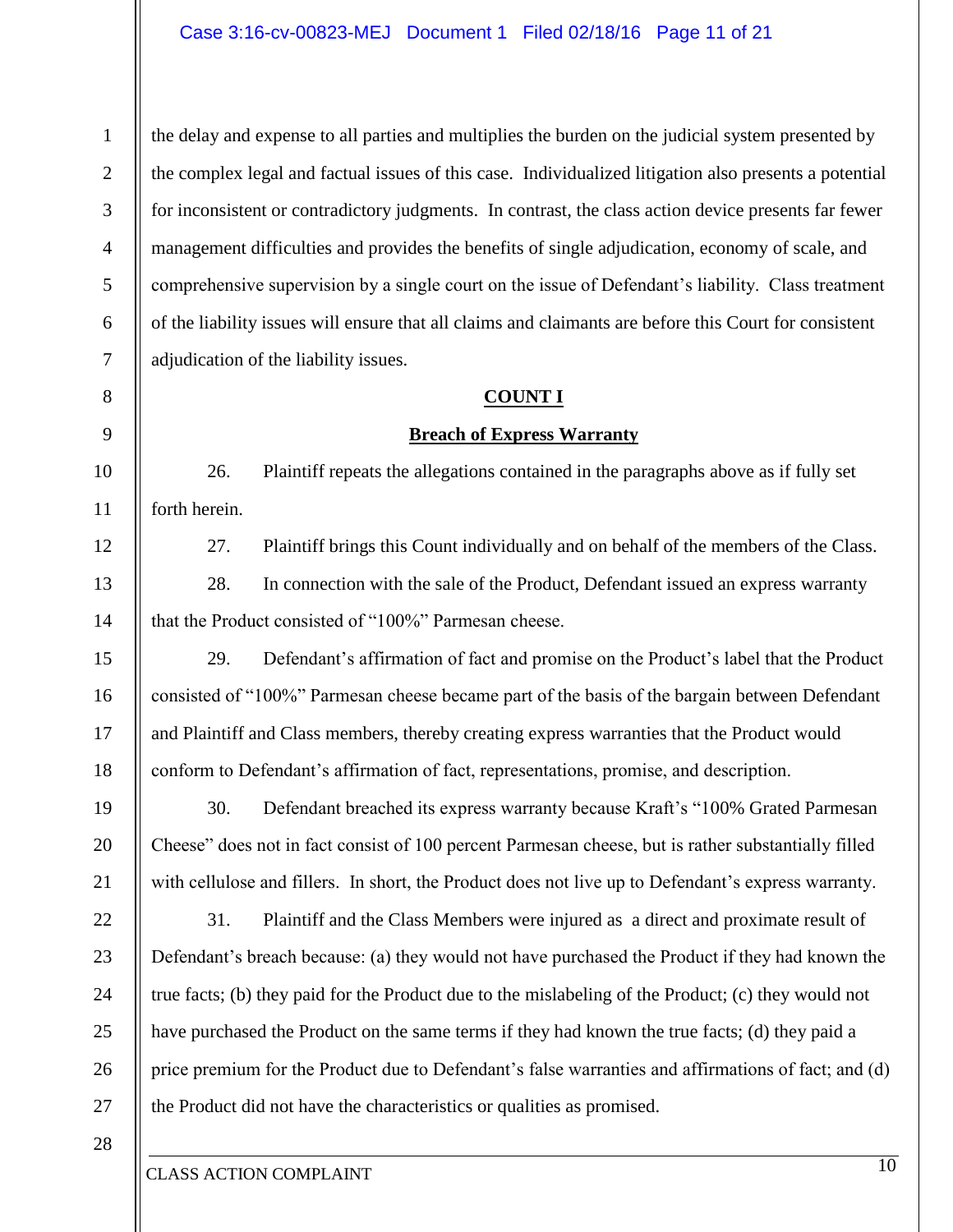#### **COUNT II**

#### **Breach of Implied Warranty of Merchantability**

32. Plaintiff repeats the allegations contained in the paragraphs above as if fully set forth herein.

33. Plaintiff brings this Count individually and on behalf of the members of the Class.

34. The Uniform Commercial Code § 2-314 provides that, unless excluded or modified, a warranty that the goods shall be merchantable is implied in a contract for their sale if the seller is a merchant with respect to goods of that kind. To be "merchantable," goods must, *inter alia*, "run, within the variations permitted by the agreement, of even kind, quality and quantity within each unit and among all units involved," "are adequately contained, packaged, and labeled as the agreement may require," and "conform to the promise or affirmations of fact made on the container or label if any."

35. Defendant, through its acts and omissions set forth herein, in its sale, marketing, and promotion of the Product, impliedly warranted that the Product consisted of 100 percent Parmesan cheese.

36. Defendant was a merchant with respect to the goods of this kind which were sold to Plaintiff and the Class, and there was in the sale to Plaintiff and other consumers an implied warranty that those goods were merchantable.

37. However, Defendant breached that warranty implied in the contract for the sale of the goods in that the Product does not contain the "quality and quantity" of Parmesan cheese as impliedly warranted, and because the Product does not conform to the promises made on its labels, as described herein.

38. As a result of Defendant's conduct, Plaintiff and the Class did not receive goods as impliedly warranted by Defendant to be merchantable in that they did not conform to the promises and affirmations made on the container or label of the goods.

39. Plaintiff and the Class Members were injured as a direct and proximate result of Defendant's breach because: (a) they would not have purchased the Product if they had known the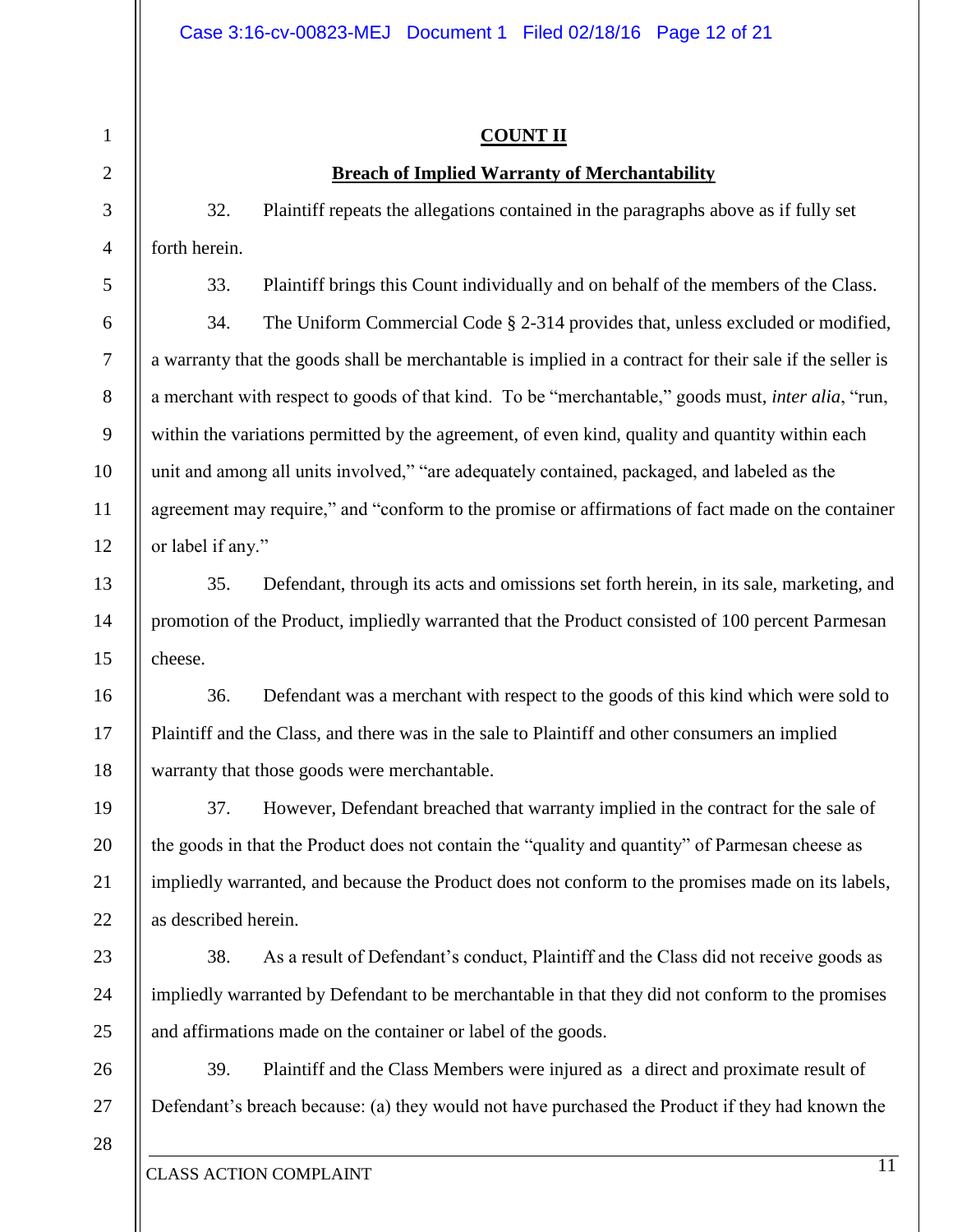| $\mathbf{1}$   | true facts; (b) they paid for the Product due to Defendant's implied warranties; (c) they would not |  |  |  |
|----------------|-----------------------------------------------------------------------------------------------------|--|--|--|
| $\overline{2}$ | have purchased the Product on the same terms if they had known the true facts; (d) they paid a      |  |  |  |
| 3              | price premium for the Product due to Defendant's implied warranties; and (d) the Product did not    |  |  |  |
| $\overline{4}$ | have the characteristics or qualities as impliedly warranted.                                       |  |  |  |
| 5              | <b>COUNT III</b>                                                                                    |  |  |  |
| 6              | <b>Negligent Misrepresentation</b>                                                                  |  |  |  |
| 7              | 40.<br>Plaintiff repeats the allegations contained in the paragraphs above as if fully set          |  |  |  |
| $8\,$          | forth herein.                                                                                       |  |  |  |
| 9              | Plaintiff Lewin brings this claim individually and on behalf of the members of the<br>41.           |  |  |  |
| 10             | Class against Defendant.                                                                            |  |  |  |
| 11             | 42.<br>As discussed above, Defendant misrepresented that the Product contains "100%"                |  |  |  |
| 12             | Parmesan cheese, when, in fact, the Product contains a substantial amount of fillers and additives. |  |  |  |
| 13             | 43.<br>At the time Defendant made these representations, Defendant knew or should have              |  |  |  |
| 14             | known that these representations were false or made them without knowledge of their truth or        |  |  |  |
| 15             | veracity.                                                                                           |  |  |  |
| 16             | At an absolute minimum, Defendant negligently misrepresented and/or negligently<br>44.              |  |  |  |
| 17             | omitted material facts about the Product.                                                           |  |  |  |
| 18             | The negligent misrepresentations and omissions made by Defendant, upon which<br>45.                 |  |  |  |
| 19             | Plaintiff and Class members reasonably and justifiably relied, were intended to induce and actually |  |  |  |
| 20             | induced Plaintiff and Class members to purchase the Product.                                        |  |  |  |
| 21             | 46.<br>Plaintiff and Class members would not have purchased the Product, or would not               |  |  |  |
| 22             | have purchased the Product on the same terms, if the true facts had been known.                     |  |  |  |
| 23             | 47.<br>The negligent actions of Defendant caused damage to Plaintiff and Class members,             |  |  |  |
| 24             | who are entitled to damages and other legal and equitable relief as a result.                       |  |  |  |
| 25             |                                                                                                     |  |  |  |
| 26             |                                                                                                     |  |  |  |
| 27             |                                                                                                     |  |  |  |
| 28             | 12                                                                                                  |  |  |  |
|                | <b>CLASS ACTION COMPLAINT</b>                                                                       |  |  |  |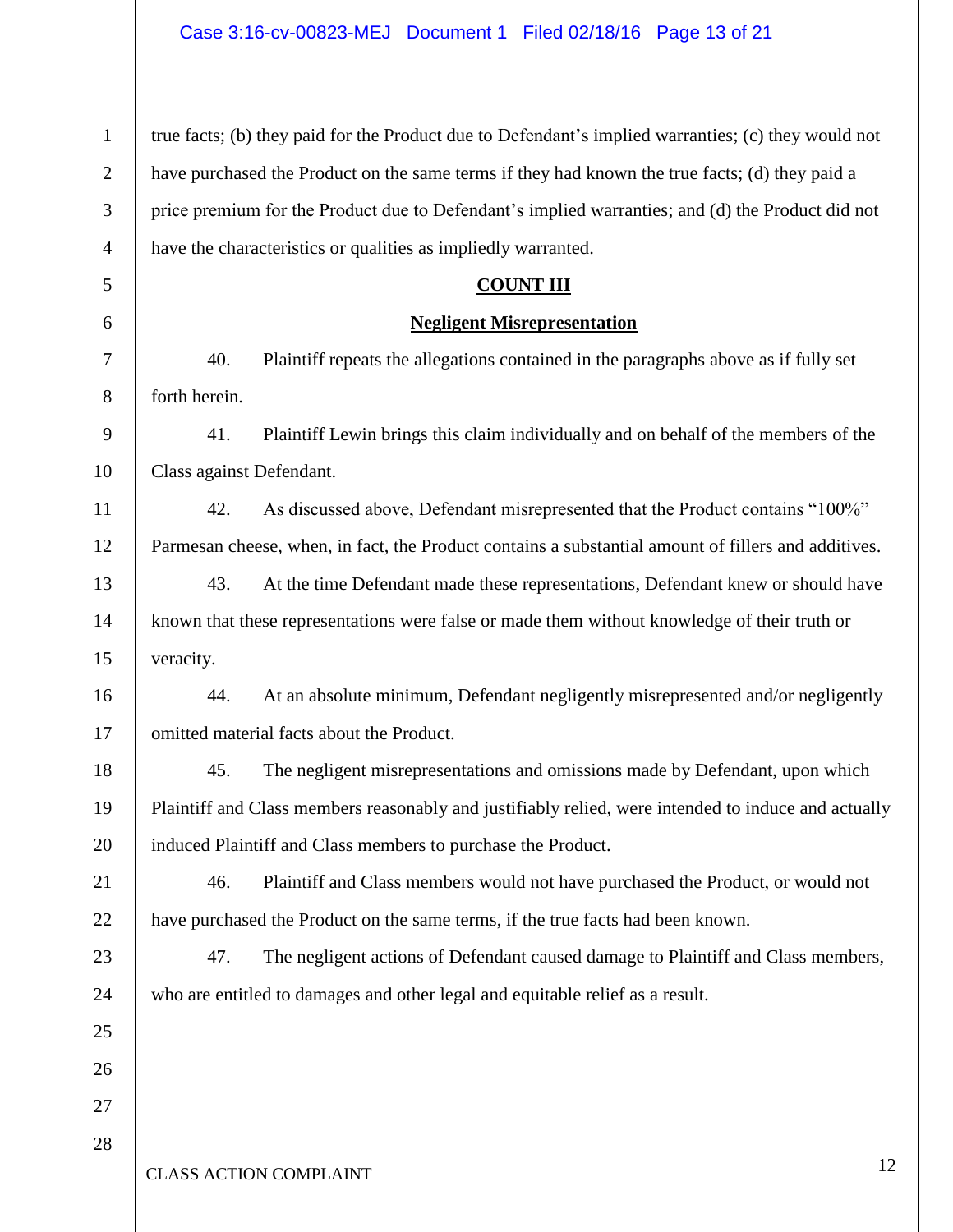| $\mathbf{1}$   | <b>COUNT IV</b>                                                                                    |                                                                                                  |  |
|----------------|----------------------------------------------------------------------------------------------------|--------------------------------------------------------------------------------------------------|--|
| $\overline{2}$ |                                                                                                    | <b>Fraud</b>                                                                                     |  |
| 3              | 48.                                                                                                | Plaintiff repeats the allegations contained in the paragraphs above as if fully set              |  |
| $\overline{4}$ | forth herein.                                                                                      |                                                                                                  |  |
| 5              | 49.                                                                                                | Plaintiff Lewin brings this claim individually and on behalf of the members of the               |  |
| 6              | Class against Defendant.                                                                           |                                                                                                  |  |
| 7              | 50.                                                                                                | As discussed above, Defendant provided Plaintiff and Class members with false or                 |  |
| 8              | misleading material information and failed to disclose material facts about the Product, including |                                                                                                  |  |
| 9              | but not limited to the fact that the Product did not consist of "100%" Parmesan cheese. These      |                                                                                                  |  |
| 10             | misrepresentations and omissions were made with knowledge of their falsehood.                      |                                                                                                  |  |
| 11             | 51.                                                                                                | The misrepresentations and omission made by Defendant, upon which Plaintiff and                  |  |
| 12             | Class members reasonably and justifiably relied, were intended to induce and actually induced      |                                                                                                  |  |
| 13             | Plaintiff and Class members to purchase the Product.                                               |                                                                                                  |  |
| 14             | 52.                                                                                                | The fraudulent actions of Defendant caused damage to Plaintiff and Class members,                |  |
| 15             | who are entitled to damages and other legal and equitable relief as a result.                      |                                                                                                  |  |
| 16             |                                                                                                    | <b>COUNT V</b>                                                                                   |  |
| 17             |                                                                                                    | Violation Of California's Consumers Legal Remedies Act,                                          |  |
| 18             |                                                                                                    | California Civil Code §§ 1750, et seq.                                                           |  |
| 19             |                                                                                                    | (Injunctive Relief Only)                                                                         |  |
| 20             | 53.                                                                                                | Plaintiff repeats the allegations contained in the paragraphs above as if fully set              |  |
| 21             | forth herein.                                                                                      |                                                                                                  |  |
| 22             | 54.                                                                                                | Plaintiff Lewin brings this claim individually and on behalf of the members of the               |  |
| 23             | proposed California Subclass against Defendant.                                                    |                                                                                                  |  |
| 24             | 55.                                                                                                | Plaintiff Lewin and California Subclass members are consumers who purchased the                  |  |
| 25             | Product for personal, family or household purposes. Plaintiff and the California Subclass members  |                                                                                                  |  |
| 26             |                                                                                                    | are "consumers" as that term is defined by the CLRA in Cal. Civ. Code § 1761(d). Plaintiff Lewin |  |
| 27             |                                                                                                    |                                                                                                  |  |
| 28             |                                                                                                    |                                                                                                  |  |
|                | <b>CLASS ACTION COMPLAINT</b>                                                                      | $\overline{13}$                                                                                  |  |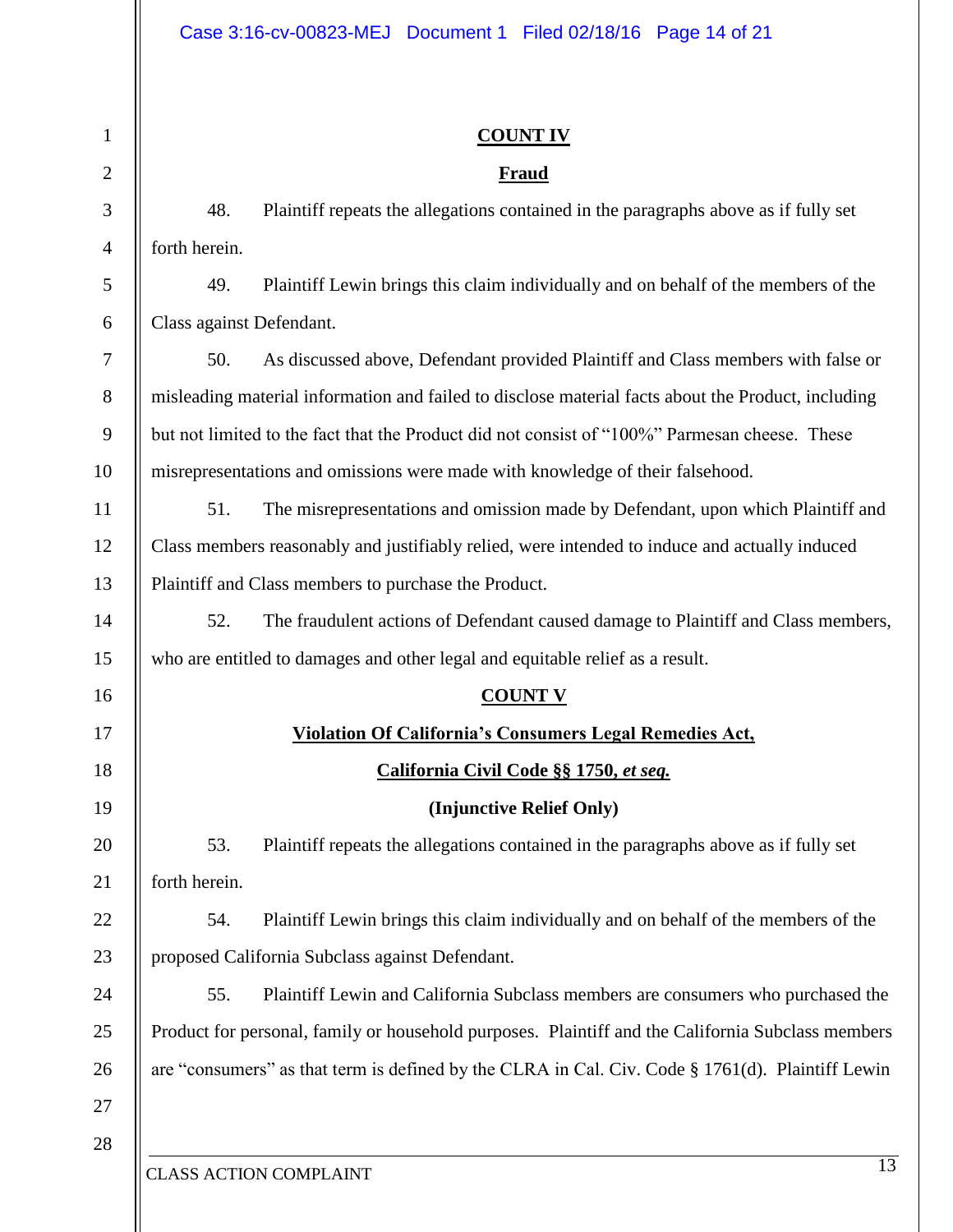#### Case 3:16-cv-00823-MEJ Document 1 Filed 02/18/16 Page 15 of 21

and the California Subclass members are not sophisticated experts with independent knowledge of the character, development, composition, or nature of Parmesan cheese.

56. The Products that Plaintiff and other California Subclass members purchased from Defendant were "goods" within the meaning of Cal. Civ. Code § 1761(a).

57. Defendant's actions, representations, and conduct have violated, and continue to violate the CLRA, because they extend to transactions that intended to result, or which have resulted in, the sale of goods to consumers.

58. Defendant's labeling claim that the Product consists of "100%" Parmesan cheese, as discussed above, is false, fraudulent, and misleading because the Product does not consist of 100 percent Parmesan cheese. In fact, the Product contains a significant percentage of additives and fillers like cellulose making the "100%" claim literally false, and also misleading to a reasonable consumer.

59. California's Consumers Legal Remedies Act, Cal. Civ. Code § 1770(a)(5), prohibits "[r]epresenting that goods or services have sponsorship, approval, characteristics, ingredients, uses, benefits, or quantities which they do not have or that a person has a sponsorship, approval, status, affiliation, or connection which he or she does not have." By engaging in the conduct set forth herein, Defendant violated and continues to violate Section 1770(a)(5) of the CLRA, because Defendant's conduct constitutes unfair methods of competition and unfair or fraudulent acts or practices, in that it misrepresents the particular characteristics, benefits and quantities of the goods.

60. Cal. Civ. Code  $\S 1770(a)(7)$  prohibits representing that goods or services are of a particular standard, quality, or grade, or that goods are of a particular style or model, if they are of another. By engaging in the conduct set forth herein, Defendant violated and continues to violate Section 1770(a)(7) of the CLRA, because Defendant's conduct constitutes unfair methods of competition and unfair or fraudulent acts or practices, in that it misrepresents the particular standard, quality or grade of the goods.

26 27 61. Cal. Civ. Code  $\S 1770(a)(9)$  further prohibits "[a]dvertising goods or services with intent not to sell them as advertised." By engaging in the conduct set forth herein, Defendant

1

2

3

4

5

6

7

8

9

10

11

12

13

14

15

16

17

18

19

20

21

22

23

24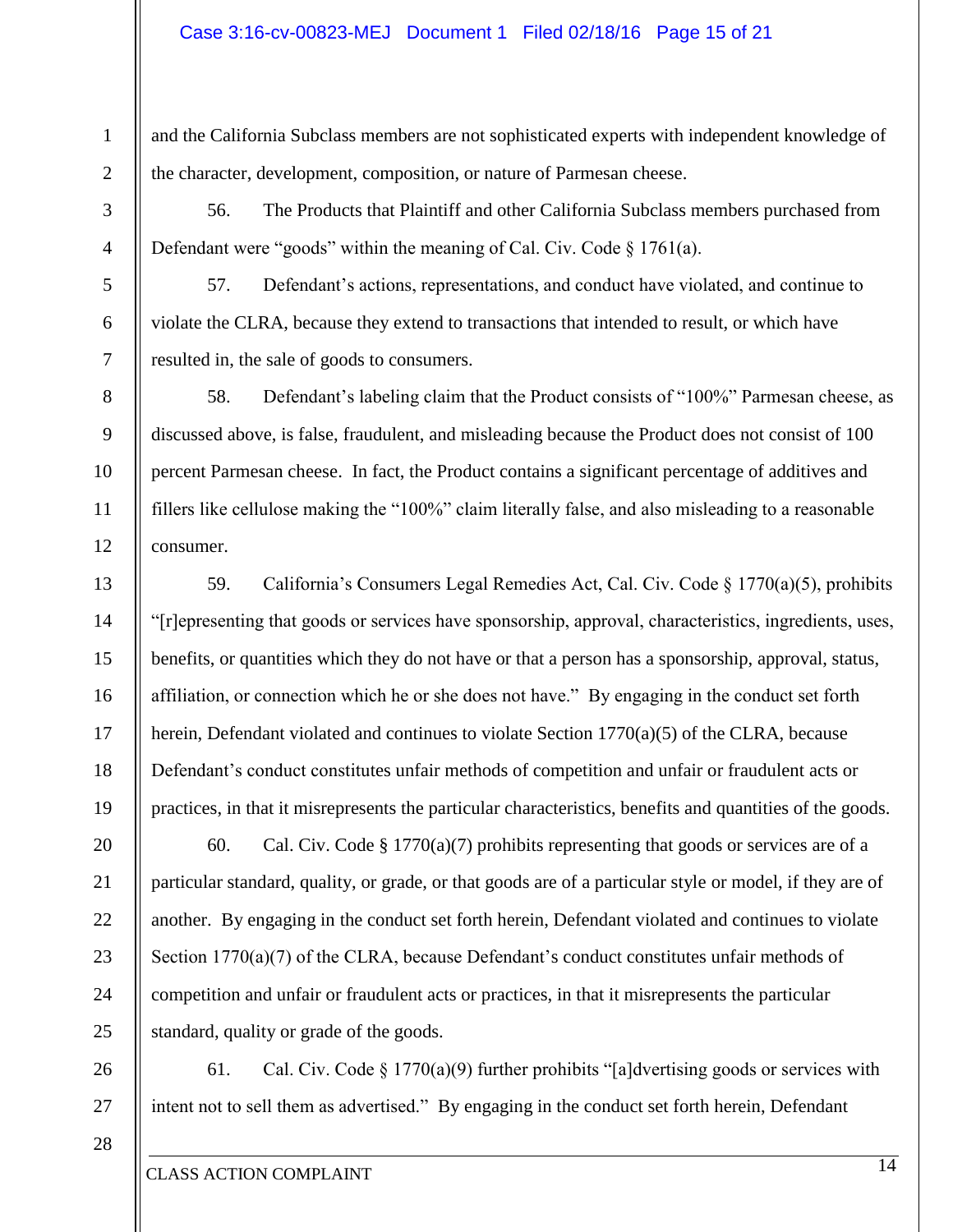violated and continues to violate Section 1770(a)(9), because Defendant's conduct constitutes unfair methods of competition and unfair or fraudulent acts or practices, in that it advertises goods with the intent not to sell the goods as advertised.

62. Plaintiff Lewin and the California Subclass members are not sophisticated experts with independent knowledge of the character, development, composition, or nature of Parmesan cheese. Plaintiff and the California Subclass acted reasonably when they purchased the Product based on their belief that Defendant's representations were true and lawful.

63. Plaintiff Lewin and the California Subclass suffered injuries caused by Defendant because (a) they would not have purchased the Product on the same terms absent Defendant's illegal and misleading conduct as set forth herein, or if the true facts were known concerning Defendant's representations; (b) they paid a price premium for the Product due to Defendant's misrepresentations; and (c) the Product did not have the characteristics or quantities as promised.

64. Under California Civil Code § 1780(a), Plaintiff and members of the California Subclass seek injunctive and equitable relief for Defendant's violations of the CLRA. Plaintiff has mailed an appropriate demand letter consistent with California Civil Code § 1782(a). If Defendant fails to take corrective action within 30 days of receipt of the demand letter, Plaintiff will amend her complaint to include a request for damages as permitted by Civil Code § 1782(d).

65. Wherefore, Plaintiff prays for judgment as hereinafter set forth.

#### **COUNT VI**

## **Violation Of California's Unfair Competition Law,**

#### **California Business & Professions Code §§ 17200,** *et seq.*

66. Plaintiff repeats the allegations contained in the paragraphs above as if fully set forth herein.

67. Plaintiff Lewin brings this claim individually and on behalf of the members of the proposed California Subclass against Defendant.

26 27 68. Defendant is subject to California's Unfair Competition Law, Cal. Bus. & Prof. Code §§ 17200, *et seq*. The UCL provides, in pertinent part: "Unfair competition shall mean and

28

1

2

3

4

5

6

7

8

9

10

11

12

13

14

15

16

17

18

19

20

21

22

23

24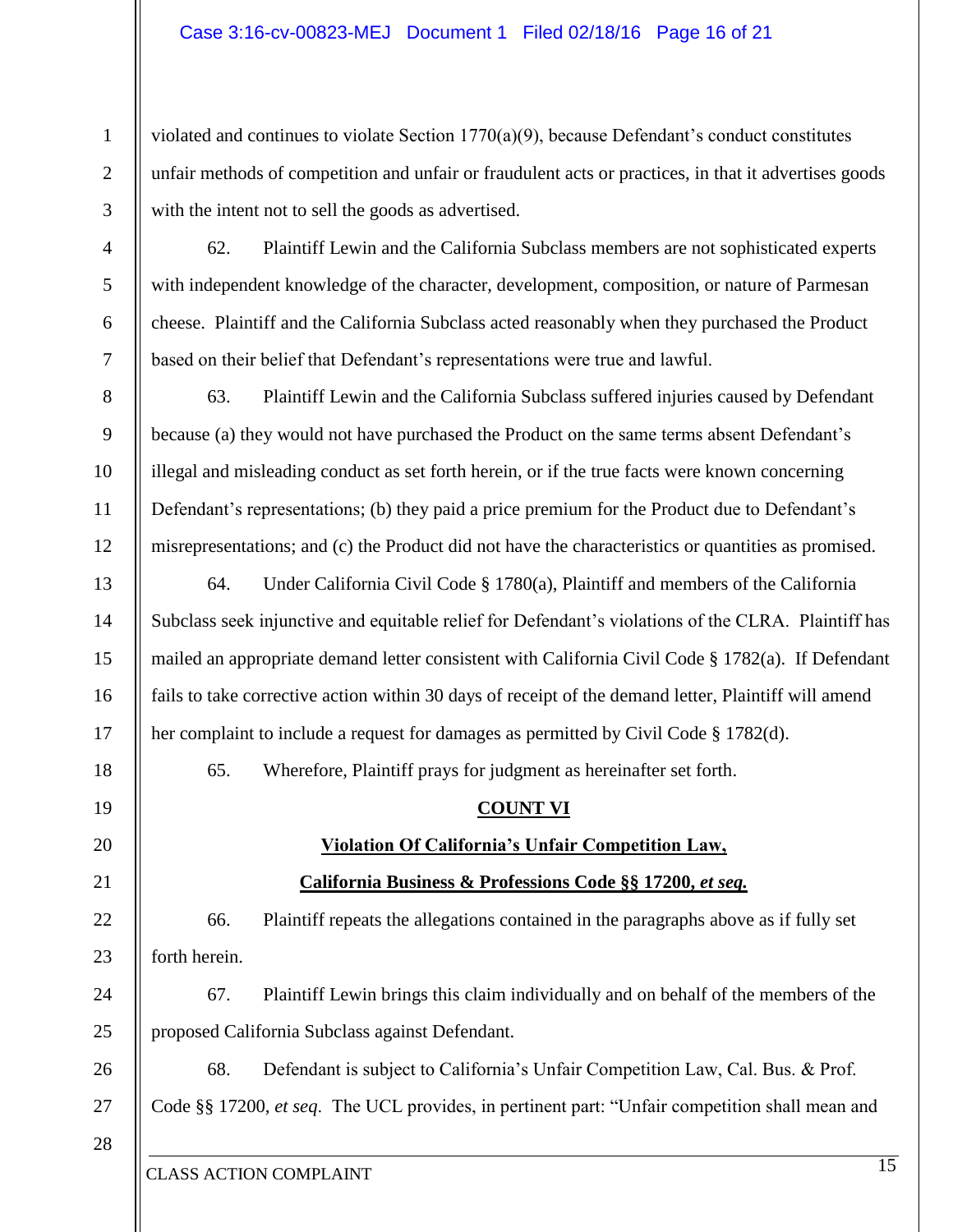#### Case 3:16-cv-00823-MEJ Document 1 Filed 02/18/16 Page 17 of 21

include unlawful, unfair or fraudulent business practices and unfair, deceptive, untrue or misleading advertising …."

69. Defendant's labeling claim that the Product consists of "100%" Parmesan cheese, as discussed above, is false, fraudulent, and misleading because the Product does not consist of 100 percent Parmesan cheese. In fact, the Product contains a significant percentage of additives and fillers like cellulose making the "100%" claim literally false, and also misleading to a reasonable consumer.

70. Defendant's business practices, described herein, violated the "unlawful" prong of the UCL by violating the CLRA and the FAL and other applicable law as described herein.

71. Defendant's business practices, described herein, violated the "unfair" prong of the UCL in that Defendant's conduct is substantially injurious to consumers, offends public policy, and is immoral, unethical, oppressive, and unscrupulous, as the gravity of the conduct outweighs any alleged benefits. Defendant's advertising is of no benefit to consumers, as it is untrue, misleading, and unlawful. Creating consumer confusion regarding the amount of Parmesan cheese in the Product is of no benefit to consumers.

72. Defendant violated the "fraudulent" prong of the UCL by misleading Plaintiff and the California Subclass to believe that the Product actually consisted of "100%" Parmesan cheese, when, in fact, the Product contained a significant amount of fillers, including cellulose.

73. Plaintiff Lewin and the California Subclass members are not sophisticated experts with independent knowledge of the character, development, composition, or nature of Parmesan cheese. Plaintiff and the California Subclass acted reasonably when they purchased the Product based on their belief that Defendant's representations were true and lawful.

74. Plaintiff Lewin and the California Subclass suffered injuries caused by Defendant because (a) they would not have purchased the Product on the same terms absent Defendant's illegal and misleading conduct as set forth herein, or if the true facts were known concerning Defendant's representations; (b) they paid a price premium for the Product due to Defendant's misrepresentations; and (c) the Product did not have the characteristics or quantities as promised.

28

27

1

2

3

4

5

6

7

8

9

10

11

12

13

14

15

16

17

18

19

20

21

22

23

24

25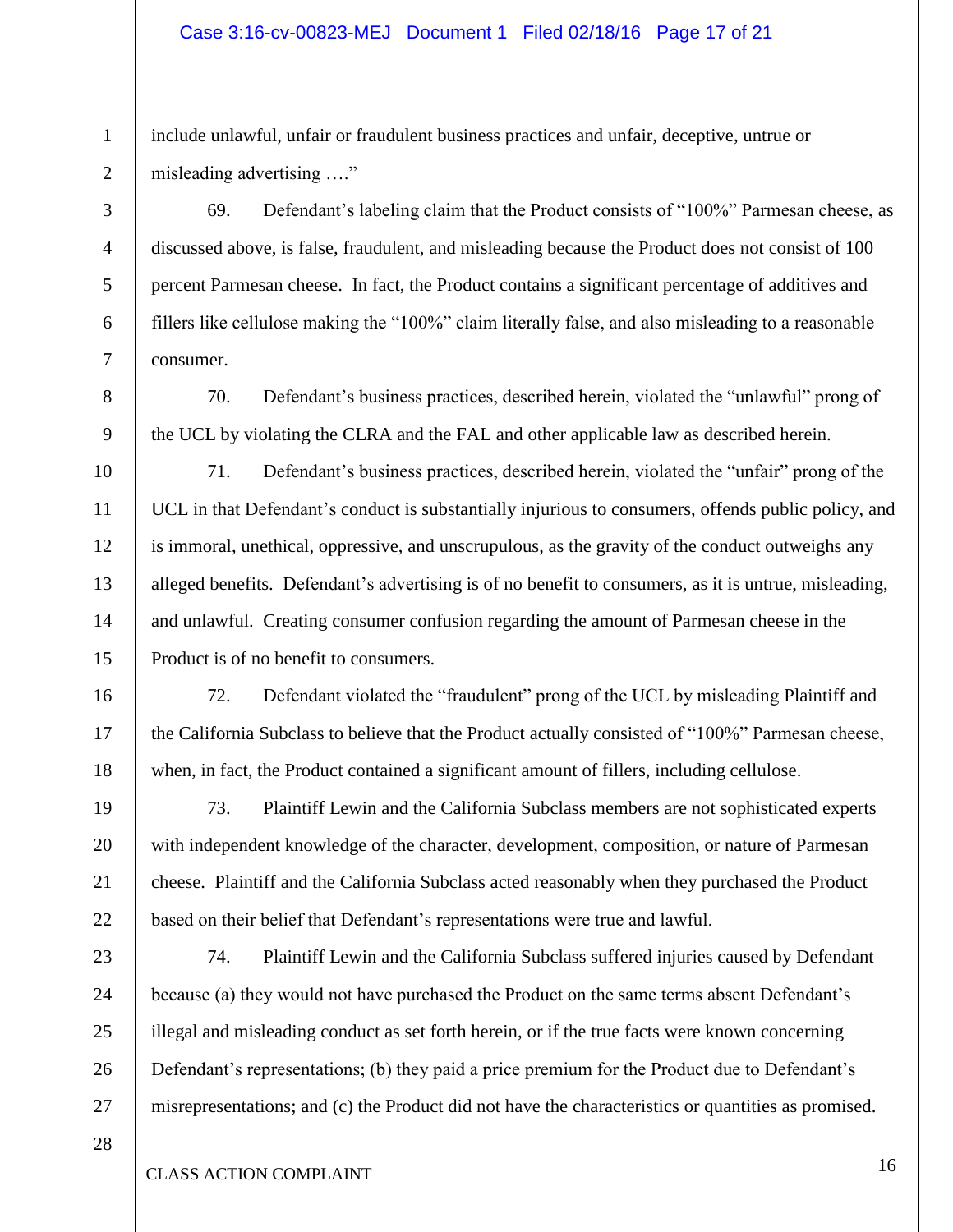#### **COUNT VII**

## **Violation Of California's False Advertising Law, California Business & Professions Code §§ 17500,** *et seq.*

75. Plaintiff repeats the allegations contained in the paragraphs above as if fully set forth herein.

76. Plaintiff Lewin brings this claim individually and on behalf of the members of the proposed California Subclass against Defendant.

77. California's False Advertising Law, Cal. Bus. & Prof. Code §§ 17500, *et seq.*, makes it "unlawful for any person to make or disseminate or cause to be made or disseminated before the public in this state, ... in any advertising device ... or in any other manner or means whatever, including over the Internet, any statement, concerning ... personal property or services, professional or otherwise, or performance or disposition thereof, which is untrue or misleading and which is known, or which by the exercise of reasonable care should be known, to be untrue or misleading."

78. Defendant engaged in a scheme of offering adulterated and mislabeled containers of the Product for sale to Plaintiff Lewin and the California Subclass members by way of product packaging, labeling, and other promotional materials. These materials misrepresented and/or omitted the true content and nature of the adulterated and mislabeled Product. Defendant's advertisements and inducements were made in California and come within the definition of advertising as contained in Bus. & Prof. Code § 17500, *et seq.* in that the product packaging, labeling, and promotional materials were intended as inducements to purchase Defendant's Product, and are statements disseminated by Defendant to Plaintiff Lewin and the California Subclass members. Defendant knew that these statements were unauthorized, inaccurate, and misleading.

79. Defendant's labeling claim that the Product consists of "100%" Parmesan cheese, as discussed above, is false, fraudulent, and misleading because the Product does not consist of 100 percent Parmesan cheese. In fact, the Product contains a significant percentage of additives and

28

1

2

3

4

5

6

7

8

9

10

11

12

13

14

15

16

17

18

19

20

21

22

23

24

25

26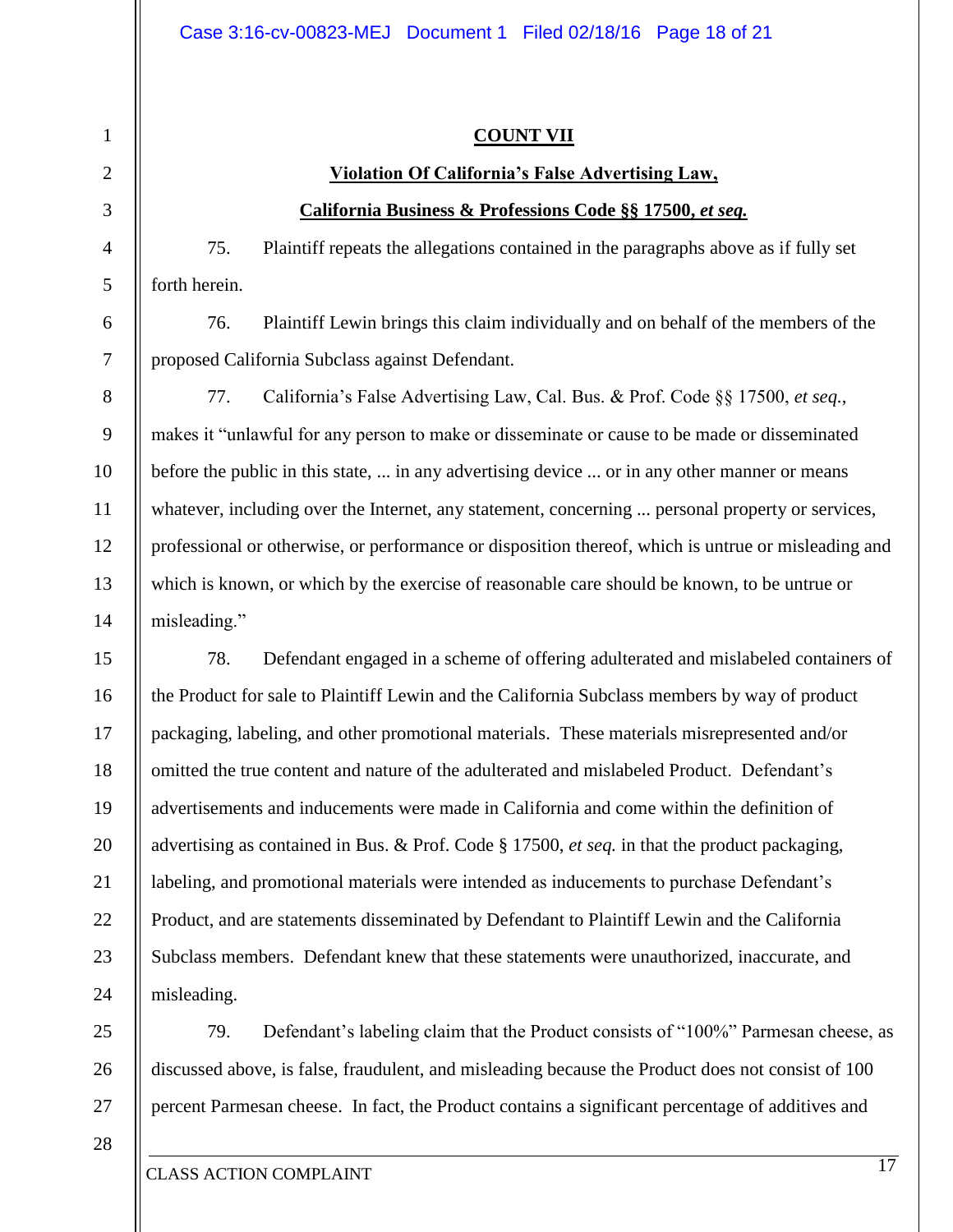2 fillers like cellulose making the "100%" claim literally false, and also misleading to a reasonable consumer.

80. Defendant knew or should have known, through the exercise of reasonable care that the Product was and continues to be adulterated and misbranded, and that Defendant's representations about the amount of Parmesan cheese in the Product were unauthorized, inaccurate, and misleading.

81. Plaintiff Lewin and the California Subclass suffered injuries caused by Defendant because (a) they would not have purchased the Product on the same terms absent Defendant's illegal and misleading conduct as set forth herein, or if the true facts were known concerning Defendant's representations; (b) they paid a price premium for the Product due to Defendant's misrepresentations; and (c) the Product did not have the characteristics or quantities as promised.

#### **PRAYER FOR RELIEF**

WHEREFORE, Plaintiff, individually and on behalf of all others similarly situated, seeks judgment against Defendant, as follows:

- a. For an order certifying the Class and California Subclass under Rule 23 of the Federal Rules of Civil Procedure, naming Plaintiff Lewin as representative of the Class and California Subclass, and naming Plaintiff's attorneys as Class Counsel to represent the Class and California Subclass members;
	- b. For an order declaring that Defendant's conduct violates the statutes referenced herein;
- c. For an order finding in favor of Plaintiff, Class, and California Subclass on all counts asserted herein;
- d. For compensatory and punitive damages in amounts to be determined by the Court and/or jury;
	- e. For prejudgment interest on all amounts awarded;
- f. For an order of restitution and all other forms of equitable monetary relief;
- g. For injunctive relief as pleaded or as the Court may deem proper; and

1

3

4

5

6

7

8

9

10

11

12

13

14

15

16

17

18

19

20

21

22

23

24

25

26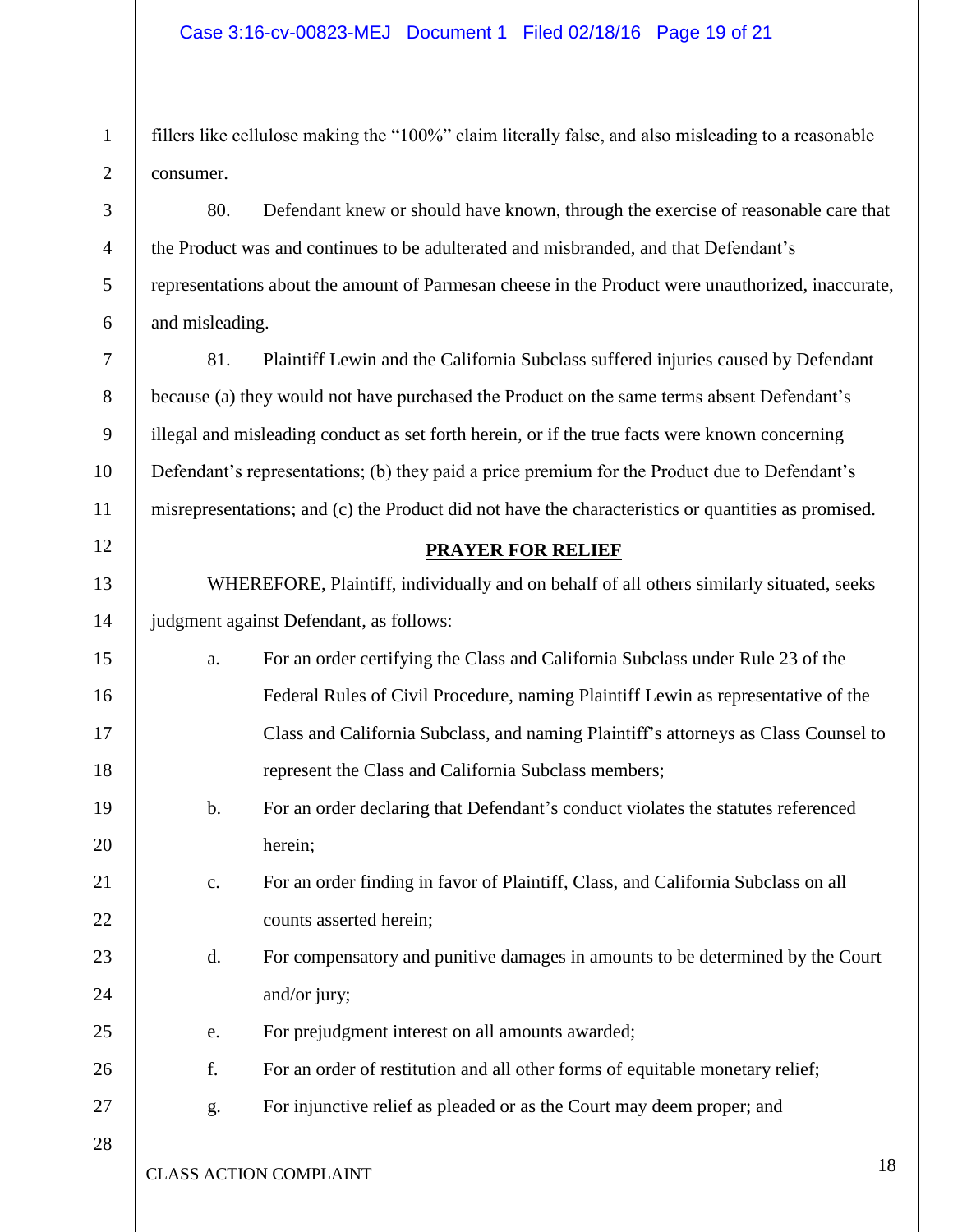|                                |                                                                                                                                                    | Case 3:16-cv-00823-MEJ Document 1 Filed 02/18/16 Page 20 of 21                         |  |  |  |
|--------------------------------|----------------------------------------------------------------------------------------------------------------------------------------------------|----------------------------------------------------------------------------------------|--|--|--|
| $\mathbf{1}$<br>$\overline{2}$ | For an order awarding Plaintiffs, the Class, and the California Subclass their<br>h.<br>reasonable attorneys' fees and expenses and costs of suit. |                                                                                        |  |  |  |
| 3<br>$\overline{4}$            | <b>DEMAND FOR TRIAL BY JURY</b>                                                                                                                    |                                                                                        |  |  |  |
| 5                              | Plaintiff demands a trial by jury of all issues so triable.                                                                                        |                                                                                        |  |  |  |
| 6                              | Dated: February 18, 2016                                                                                                                           | Respectfully submitted,                                                                |  |  |  |
| $\tau$                         |                                                                                                                                                    | <b>BURSOR &amp; FISHER, P.A.</b>                                                       |  |  |  |
| 8                              |                                                                                                                                                    | By: /s/Yeremey Krivoshey<br>Yeremey Krivoshey                                          |  |  |  |
| 9                              |                                                                                                                                                    | Scott A. Bursor (State Bar No. 276006)                                                 |  |  |  |
| 10                             |                                                                                                                                                    | L. Timothy Fisher (State Bar No. 191626)<br>Annick M. Persinger (State Bar No. 272996) |  |  |  |
| 11                             |                                                                                                                                                    | Yeremey Krivoshey (State Bar No. 295032)<br>1990 North California Boulevard, Suite 940 |  |  |  |
| 12                             |                                                                                                                                                    | Walnut Creek, CA 94596<br>Telephone: (925) 300-4455                                    |  |  |  |
| 13                             | Facsimile: (925) 407-2700<br>E-Mail: scott@bursor.com                                                                                              |                                                                                        |  |  |  |
| 14<br>15                       |                                                                                                                                                    | ltfisher@bursor.com<br>apersinger@bursor.com<br>ykrivoshey@bursor.com                  |  |  |  |
| 16                             |                                                                                                                                                    |                                                                                        |  |  |  |
| 17                             |                                                                                                                                                    | Attorneys for Plaintiff                                                                |  |  |  |
| 18                             |                                                                                                                                                    |                                                                                        |  |  |  |
| 19                             |                                                                                                                                                    |                                                                                        |  |  |  |
| 20                             |                                                                                                                                                    |                                                                                        |  |  |  |
| 21                             |                                                                                                                                                    |                                                                                        |  |  |  |
| $22\,$                         |                                                                                                                                                    |                                                                                        |  |  |  |
| 23                             |                                                                                                                                                    |                                                                                        |  |  |  |
| $24\,$                         |                                                                                                                                                    |                                                                                        |  |  |  |
| 25                             |                                                                                                                                                    |                                                                                        |  |  |  |
| 26                             |                                                                                                                                                    |                                                                                        |  |  |  |
| 27                             |                                                                                                                                                    |                                                                                        |  |  |  |
| 28                             |                                                                                                                                                    |                                                                                        |  |  |  |
|                                | <b>CLASS ACTION COMPLAINT</b>                                                                                                                      |                                                                                        |  |  |  |